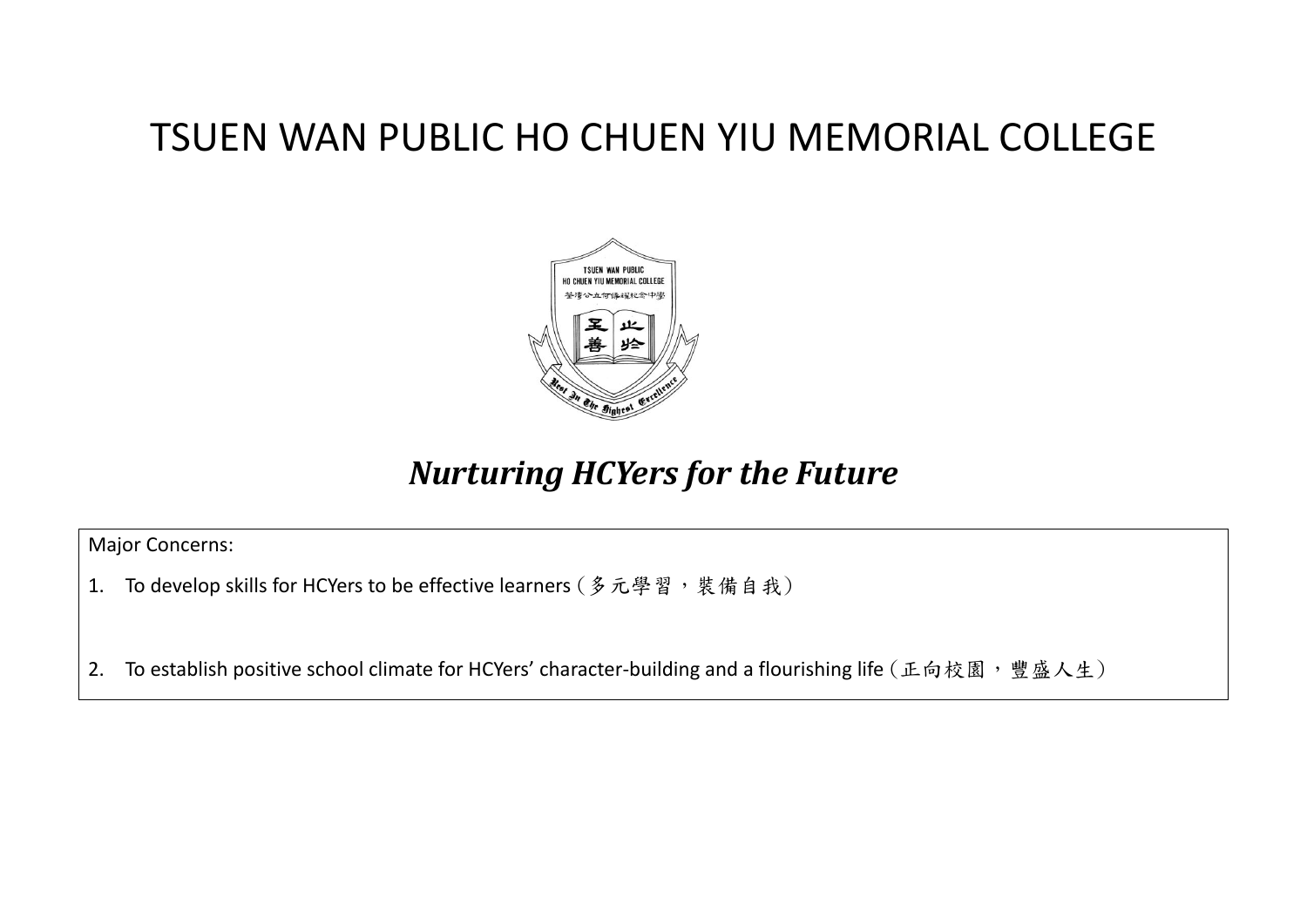## 1. To develop skills for HCYers to be effective learners (多元學習,裝備自我)

| 1.1 Promote reading to learn                                                               |                             |                    |                             |                          |                  |
|--------------------------------------------------------------------------------------------|-----------------------------|--------------------|-----------------------------|--------------------------|------------------|
| Target: Students will develop reading habit and enjoy different types of reading materials |                             |                    |                             |                          |                  |
| <b>Strategies</b>                                                                          | <b>Success Criteria</b>     | <b>Methods of</b>  | <b>Time</b><br><b>Scale</b> | <b>Staff Responsible</b> | <b>Resources</b> |
|                                                                                            |                             | Evaluation         |                             |                          | Required         |
| • build a literacy-rich environment in school                                              | • Students are more         | <b>•</b> Teachers' | 9/2019                      | $\bullet$ Library        | · Students'      |
| organise regular reading activities                                                        | interested in reading /     | observation        | $-8/2020$                   | • Reading                | works            |
| • enhance the effectiveness of morning                                                     | joining reading-related     | and feedback       |                             | Promotion                | · Writers'       |
| reading time                                                                               | activities                  | • Minutes of the   |                             | Committee                | works            |
| • promote reading-across-the-curriculum                                                    | ● Students develop a habit  | Reading            |                             | • English,               | ● Budget         |
| among English, Science and Life and Society                                                | of reading English          | Promotion          |                             | Science and              | for              |
| Departments                                                                                | newspapers                  | Committee          |                             | Life and                 | running          |
|                                                                                            | ● Students manage to make   |                    |                             | Society                  | activities       |
|                                                                                            | use of learning             |                    |                             | teachers                 |                  |
|                                                                                            | strategies/subject          |                    |                             |                          |                  |
|                                                                                            | knowledge/vocabulary        |                    |                             |                          |                  |
|                                                                                            | across the curriculum       |                    |                             |                          |                  |
| 1.2 Implement e-learning in the curriculum                                                 |                             |                    |                             |                          |                  |
| Target: Students will be able to enrich their learning experience through electronic means |                             |                    |                             |                          |                  |
| • promote self-learning through                                                            | • Students will get used to | • Record of        | 9/2019                      | • Subject                |                  |
| e-assignments                                                                              | using electronic means      | e-learning         | $-8/2020$                   | Departments              |                  |
| launch mobile learning in class                                                            | for their learning          | platform           |                             | $\bullet$ Staff          |                  |
| encourage teachers to attend courses on                                                    |                             | • Record of        |                             | Development              |                  |
| e-learning and develop professional sharing                                                |                             | learning circles   |                             | Committee                |                  |
| culture                                                                                    |                             |                    |                             |                          |                  |
|                                                                                            |                             |                    |                             |                          |                  |
|                                                                                            |                             |                    |                             |                          |                  |
|                                                                                            |                             |                    |                             |                          |                  |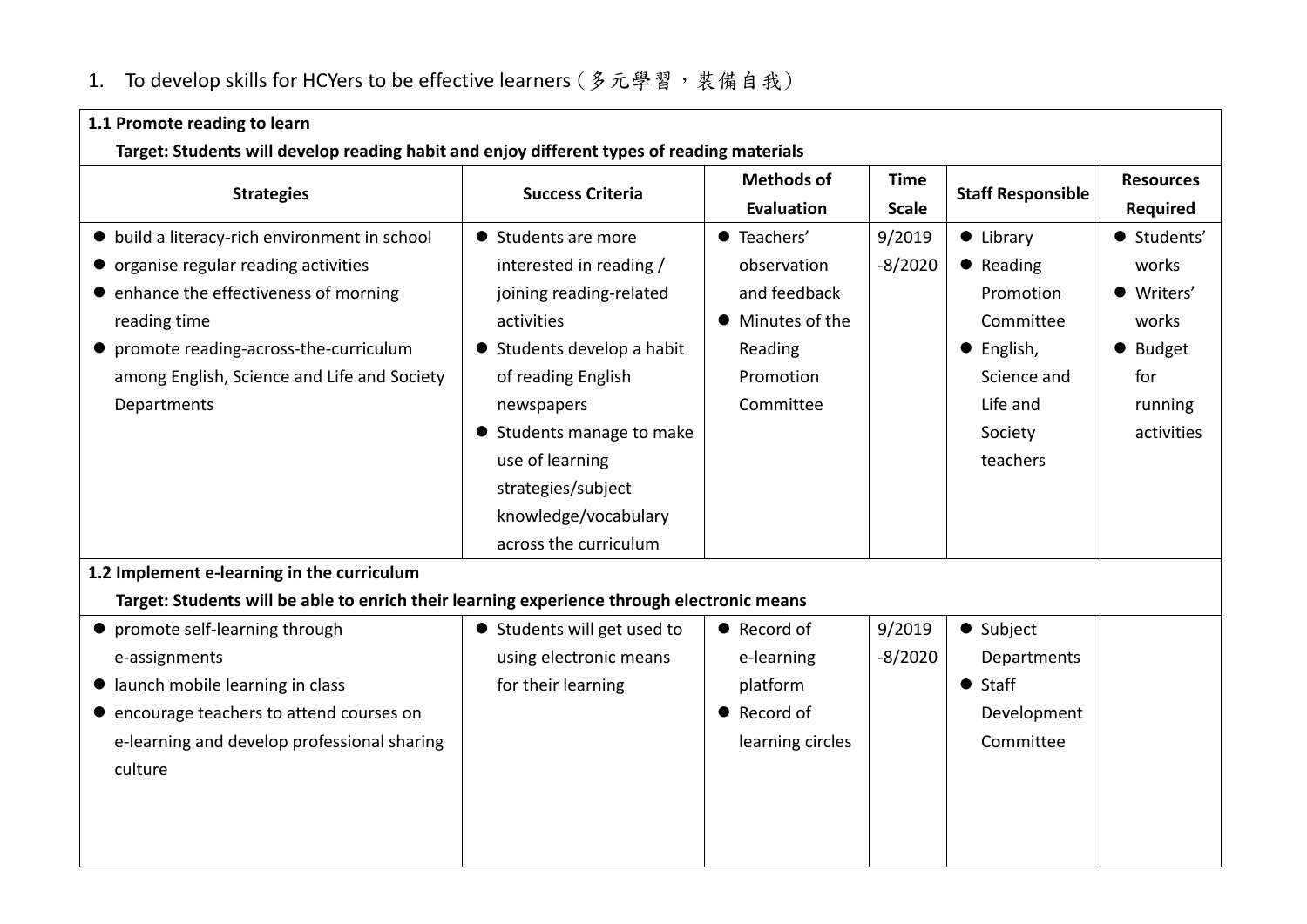| 1.3 Promote STEAM education to students                                               |                         |                           |              |                          |                  |
|---------------------------------------------------------------------------------------|-------------------------|---------------------------|--------------|--------------------------|------------------|
| Target: The students will be able to apply STEAM knowledge in the learning activities |                         |                           |              |                          |                  |
| <b>Strategies</b>                                                                     | <b>Success Criteria</b> | <b>Methods of</b>         | Time         | <b>Staff Responsible</b> | <b>Resources</b> |
|                                                                                       |                         | <b>Evaluation</b>         | <b>Scale</b> |                          | <b>Required</b>  |
| • provide STEAM activities in the following                                           | • Positive feedback is  | Departmental<br>$\bullet$ | 9/2019       | • Subject                | • Electronic     |
| subjects: Maths, ICT, Science and Visual Arts                                         | collected from teachers | Reflection                | $-8/2020$    | departments              | tablets          |
| • organise extra-curricular activities and after                                      | and students            | notes                     |              | $\bullet$ Staff          |                  |
| school activities related to STEAM education                                          |                         | $\bullet$ Record of       |              | Development              |                  |
| in school                                                                             |                         | participation in          |              | Committee                |                  |
| • render support to students who take part in                                         |                         | STEAM                     |              | $\bullet$ IT technicians |                  |
| external STEAM programmes and                                                         |                         | activities                |              | • STEAM Club             |                  |
| competitions                                                                          |                         |                           |              | • STEAM                  |                  |
|                                                                                       |                         |                           |              | Committee                |                  |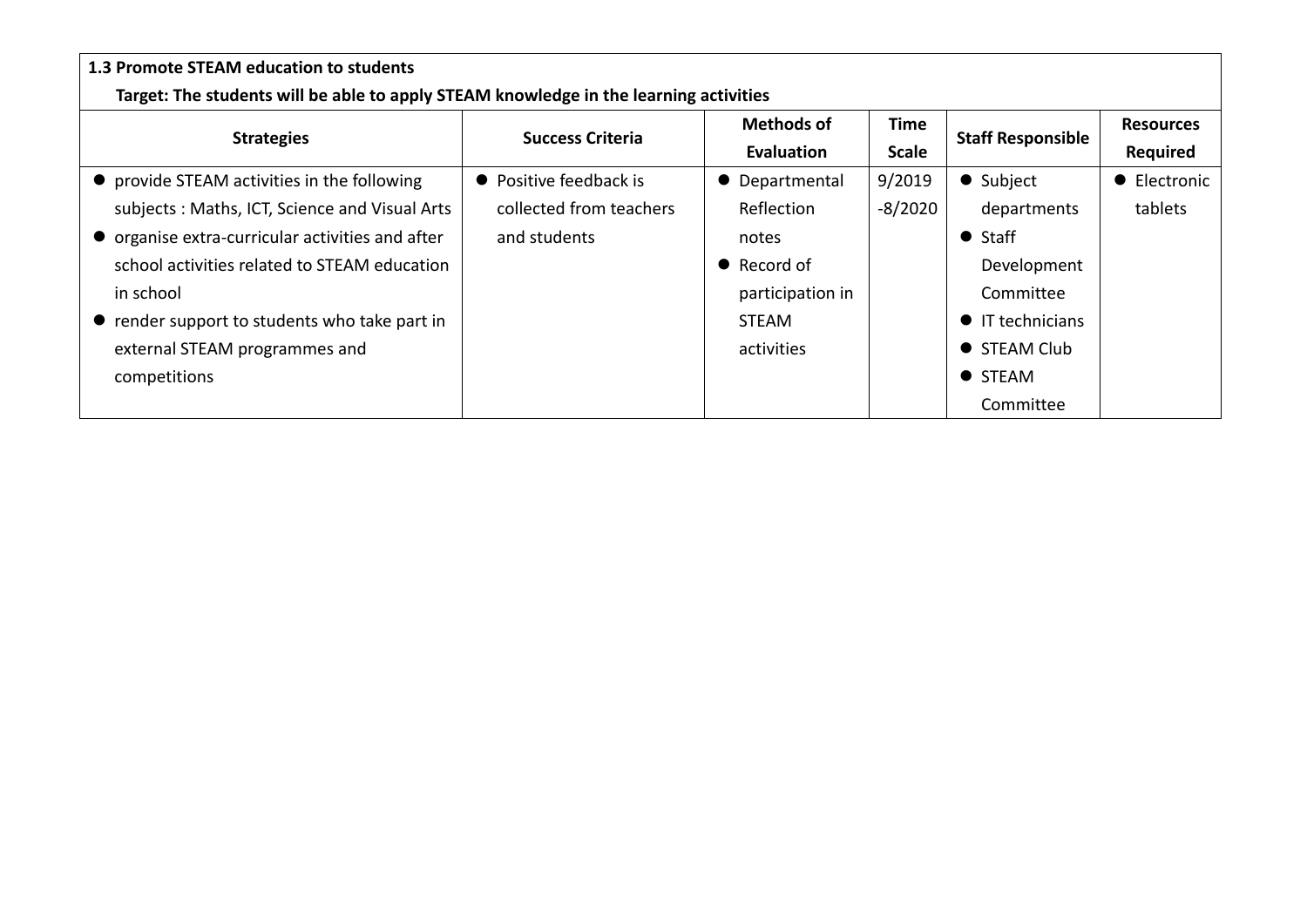## 2. To establish positive school climate for HCYers' character-building and a flourishing life (正向校園,豐盛人生)

| 2.1 Promote positive education and positive psychology to teachers, parents and students                                  |                           |                                  |                             |                          |                  |
|---------------------------------------------------------------------------------------------------------------------------|---------------------------|----------------------------------|-----------------------------|--------------------------|------------------|
| Target: Teachers, students and parents understand the meaning and importance of positive education                        |                           |                                  |                             |                          |                  |
| <b>Strategies</b>                                                                                                         | <b>Success Criteria</b>   | <b>Methods of</b>                | <b>Time</b><br><b>Scale</b> | <b>Staff Responsible</b> | <b>Resources</b> |
|                                                                                                                           |                           | Evaluation                       |                             |                          | Required         |
| provide teachers' training on Staff                                                                                       | • Teachers, parents and   | • Questionnaire                  | 9/2019                      | $\bullet$ Staff          | • Budget         |
| Development Day                                                                                                           | students understand the   |                                  | $-5/2020$                   | Development              | for              |
| provide information about positive                                                                                        | meaning and importance    |                                  |                             | Committee                | teachers'        |
| education to parents and students on F.1                                                                                  | of positive education     |                                  |                             | • Counselling            | training         |
| Orientation Day, Parents' Day, Counselling                                                                                |                           |                                  |                             | Committee                | and              |
| Week and Life Education Period                                                                                            |                           |                                  |                             |                          | activities       |
| 2.2 Engage students and parents through dialogues on ways to improve students' learning and school's learning environment |                           |                                  |                             |                          |                  |
| Target: Students and parents have constructive dialogues with school administrators                                       |                           |                                  |                             |                          |                  |
| <b>Strategies</b>                                                                                                         | <b>Success Criteria</b>   | <b>Methods of</b><br><b>Time</b> |                             | <b>Staff Responsible</b> | <b>Resources</b> |
|                                                                                                                           |                           | <b>Evaluation</b>                | <b>Scale</b>                |                          | Required         |
| • discuss with student leaders ways to                                                                                    | • Students and parents    | ● Stakeholders'                  | 9/2019                      | • Student                |                  |
| improve students' learning and school's                                                                                   | reflect positive feedback | survey                           | $-6/2020$                   | Affairs                  |                  |
| learning environment during lunch meetings                                                                                | in stakeholders' survey   |                                  |                             | Committee                |                  |
| • collect parents' opinion through parents'                                                                               | about the school climate  |                                  |                             |                          |                  |
| letters                                                                                                                   |                           |                                  |                             |                          |                  |
|                                                                                                                           |                           |                                  |                             |                          |                  |
|                                                                                                                           |                           |                                  |                             |                          |                  |
|                                                                                                                           |                           |                                  |                             |                          |                  |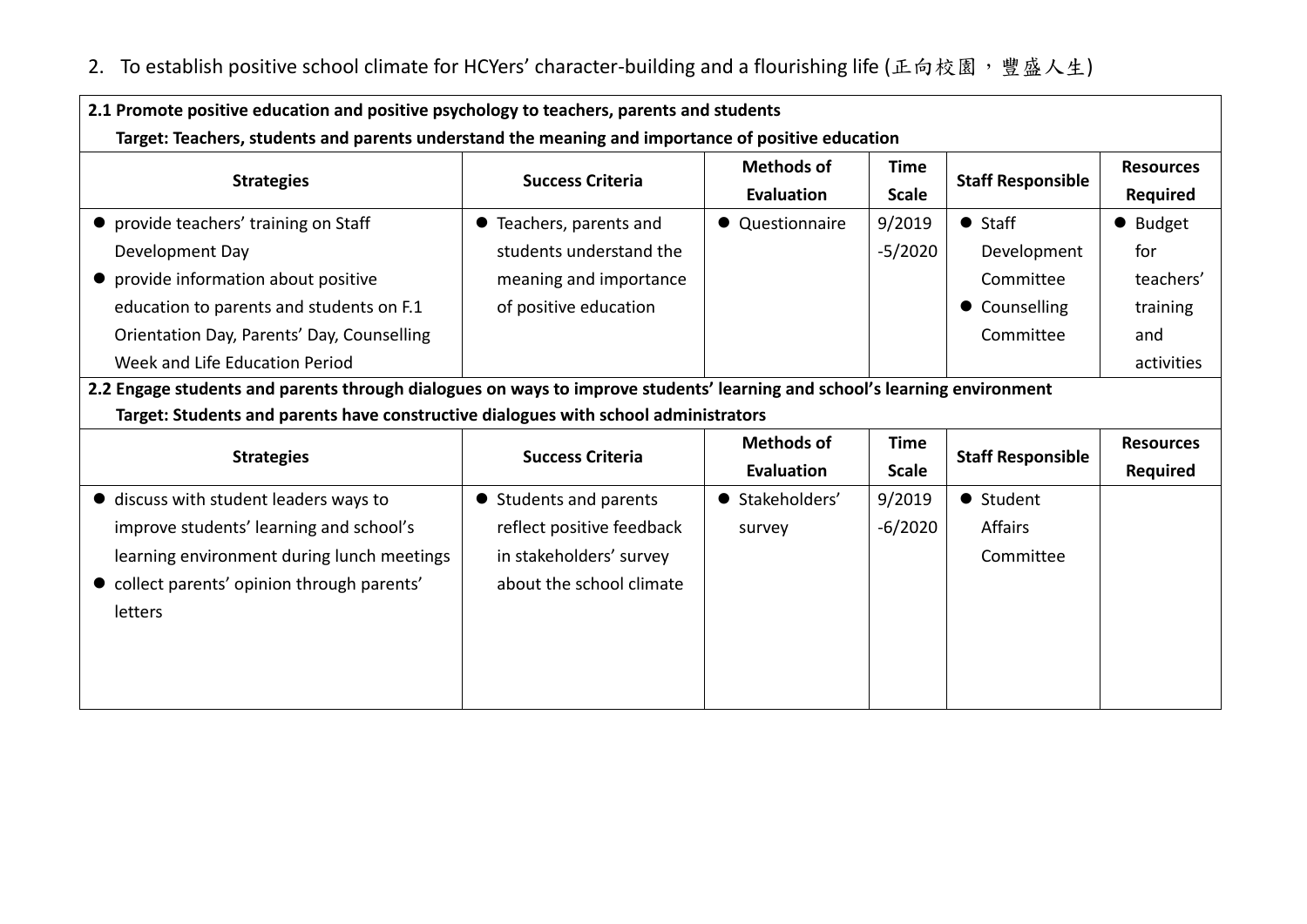| 2.3 Acknowledge, reinforce and reward positive student behaviour                                                                                                                                                                                                                                                                                                                                                                                                                                                                                    |                                                                                                                                                                                                                                                                                           |                                                                                                                                                                                                                                                                        |                                            |                                                                                                                                                                                                                          |                                                                                               |
|-----------------------------------------------------------------------------------------------------------------------------------------------------------------------------------------------------------------------------------------------------------------------------------------------------------------------------------------------------------------------------------------------------------------------------------------------------------------------------------------------------------------------------------------------------|-------------------------------------------------------------------------------------------------------------------------------------------------------------------------------------------------------------------------------------------------------------------------------------------|------------------------------------------------------------------------------------------------------------------------------------------------------------------------------------------------------------------------------------------------------------------------|--------------------------------------------|--------------------------------------------------------------------------------------------------------------------------------------------------------------------------------------------------------------------------|-----------------------------------------------------------------------------------------------|
| Target: Students are more self-managed                                                                                                                                                                                                                                                                                                                                                                                                                                                                                                              |                                                                                                                                                                                                                                                                                           |                                                                                                                                                                                                                                                                        |                                            |                                                                                                                                                                                                                          |                                                                                               |
| <b>Strategies</b>                                                                                                                                                                                                                                                                                                                                                                                                                                                                                                                                   | <b>Success Criteria</b>                                                                                                                                                                                                                                                                   | <b>Methods of</b><br><b>Evaluation</b>                                                                                                                                                                                                                                 | <b>Time</b><br><b>Scale</b>                | <b>Staff Responsible</b>                                                                                                                                                                                                 | <b>Resources</b><br><b>Required</b>                                                           |
| ● run tailor-made Personal Enhancement<br>Programmes (個人改善計劃) for students<br>with repeated behavioural problems<br>● run Star Award - Homework Submission<br>Incentive Programme (功課之星獎勵計劃)<br>for F1<br>2.4 Strengthen teacher-student and peer relationships<br>Target: The teacher-student and peer relationships are improved<br>• organise inter-class competitions<br>• implement a Bullying Prevention Programme<br>during Life Education Period<br>• promote teachers' sharing on good practices<br>during regular class teachers' meeting | • Students show<br>improvements in their<br>behavior<br>• Students show<br>improvements in<br>homework submission<br>• Positive feedback is<br>collected from teachers<br>and participants<br>• Students show positive<br>feedback in stakeholders'<br>survey about the school<br>climate | • Statistics of<br>eDiscipline<br>• Feedback from<br>teachers-in-<br>charge and<br>students<br>• Number of<br>classes which<br>participate in<br>inter-class<br>competitions<br>• Reflection<br>forms collected<br>from class<br>teachers<br>● Stakeholders'<br>survey | 9/2019<br>$-6/2020$<br>9/2019<br>$-6/2020$ | • Discipline<br>Committee<br>$\bullet$ Extra-<br>curricular<br><b>Activities</b><br>Committee<br>Life Education<br>Curriculum<br>Committee<br>• Counselling<br>Committee<br>• PE teachers<br>$\bullet$ Class<br>teachers | ● Budget<br>for gifts<br>to<br>students<br>• Budget<br>for prizes<br>for<br>competit-<br>ions |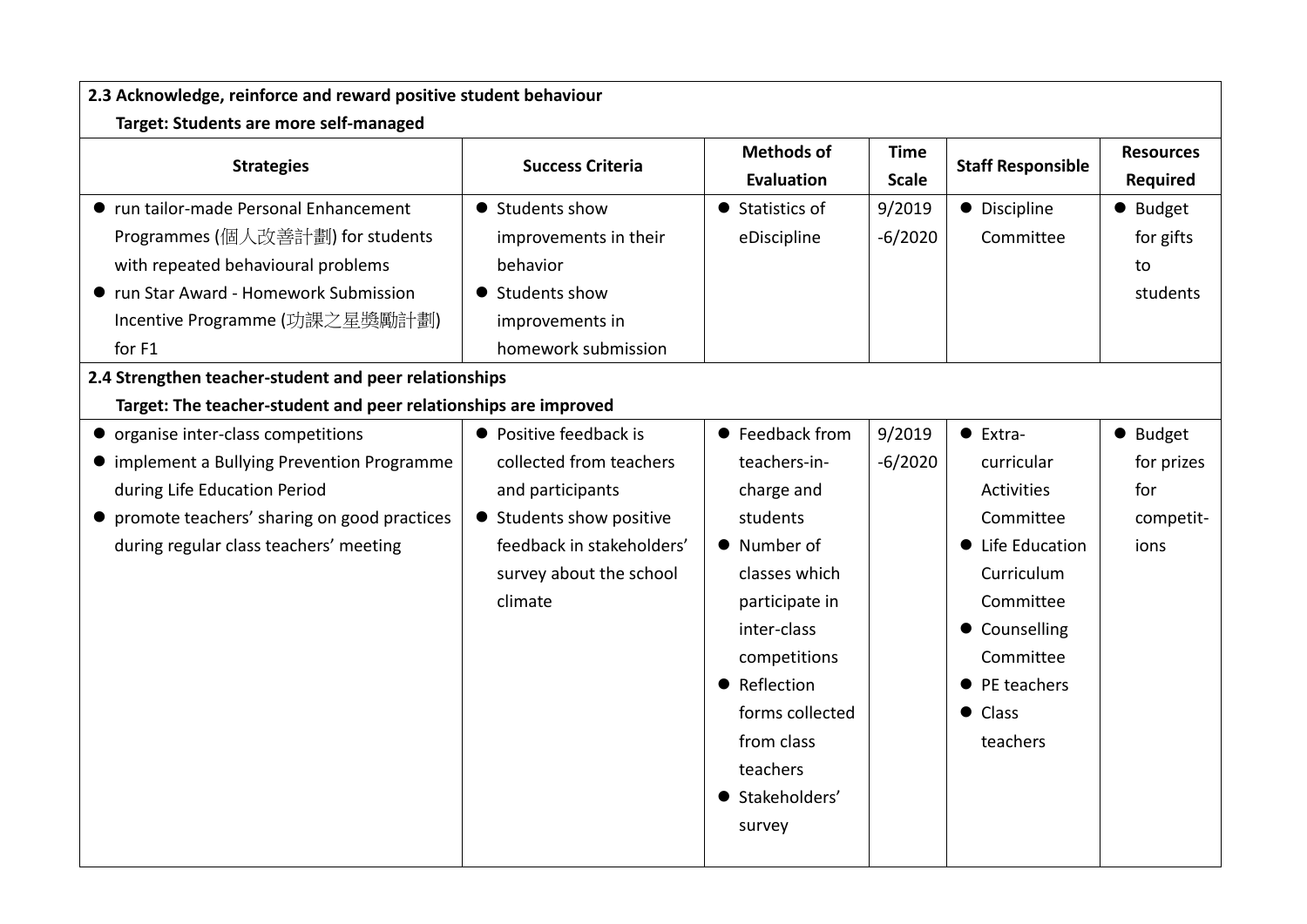| 2.5 Provide more opportunities for students to serve in school and the community                                                                                                        |                                                                                                                                                                                                                             |                                                                                                                                               |                     |                                                                                                                                   |                               |
|-----------------------------------------------------------------------------------------------------------------------------------------------------------------------------------------|-----------------------------------------------------------------------------------------------------------------------------------------------------------------------------------------------------------------------------|-----------------------------------------------------------------------------------------------------------------------------------------------|---------------------|-----------------------------------------------------------------------------------------------------------------------------------|-------------------------------|
| Target: Students learn to take initiative, be responsible and committed in service                                                                                                      |                                                                                                                                                                                                                             |                                                                                                                                               |                     |                                                                                                                                   |                               |
| • provide at least one duty for all students in<br>all classes to develop their leadership<br>potential<br>• train student leaders to engage other<br>students in a range of activities | • Students give positive<br>feedback in APASO<br>related to motivation and<br>leadership skills<br>• Positive feedback is<br>collected from teachers<br>and participants<br>● Students are benefited<br>from the activities | $\bullet$ APASO<br>● Feedback from<br>students and<br>teachers-in-<br>charge<br>• Self-reflection<br>and question-<br>naires from<br>students | 9/2019<br>$-6/2020$ | $\bullet$ Class<br>teachers<br>• Other<br>Learning<br>Experiences<br>Committee<br>Extra-<br>curricular<br>Activities<br>Committee | • Budget<br>for<br>activities |
| 2.6 Invite positive role models to share their experiences with students                                                                                                                |                                                                                                                                                                                                                             |                                                                                                                                               |                     |                                                                                                                                   |                               |
| Target: Students learn to overcome the challenges in their lives                                                                                                                        |                                                                                                                                                                                                                             |                                                                                                                                               |                     |                                                                                                                                   |                               |
| • encourage parents to share their stories,                                                                                                                                             | ● Students show positive                                                                                                                                                                                                    | $\bullet$ APASO                                                                                                                               | 9/2019              | • Parent-                                                                                                                         | • Budget                      |
| histories and experiences in school and in                                                                                                                                              | feedback in APASO                                                                                                                                                                                                           |                                                                                                                                               | $-6/2020$           | Teacher                                                                                                                           | for                           |
| life                                                                                                                                                                                    | related to stress                                                                                                                                                                                                           |                                                                                                                                               |                     | Association                                                                                                                       | mentor-                       |
| • implement alumni mentorship programme                                                                                                                                                 | management                                                                                                                                                                                                                  |                                                                                                                                               |                     | • Careers                                                                                                                         | ship                          |
|                                                                                                                                                                                         |                                                                                                                                                                                                                             |                                                                                                                                               |                     | Committee                                                                                                                         | program                       |
|                                                                                                                                                                                         |                                                                                                                                                                                                                             |                                                                                                                                               |                     | • Alumni                                                                                                                          |                               |
|                                                                                                                                                                                         |                                                                                                                                                                                                                             |                                                                                                                                               |                     | Association                                                                                                                       |                               |